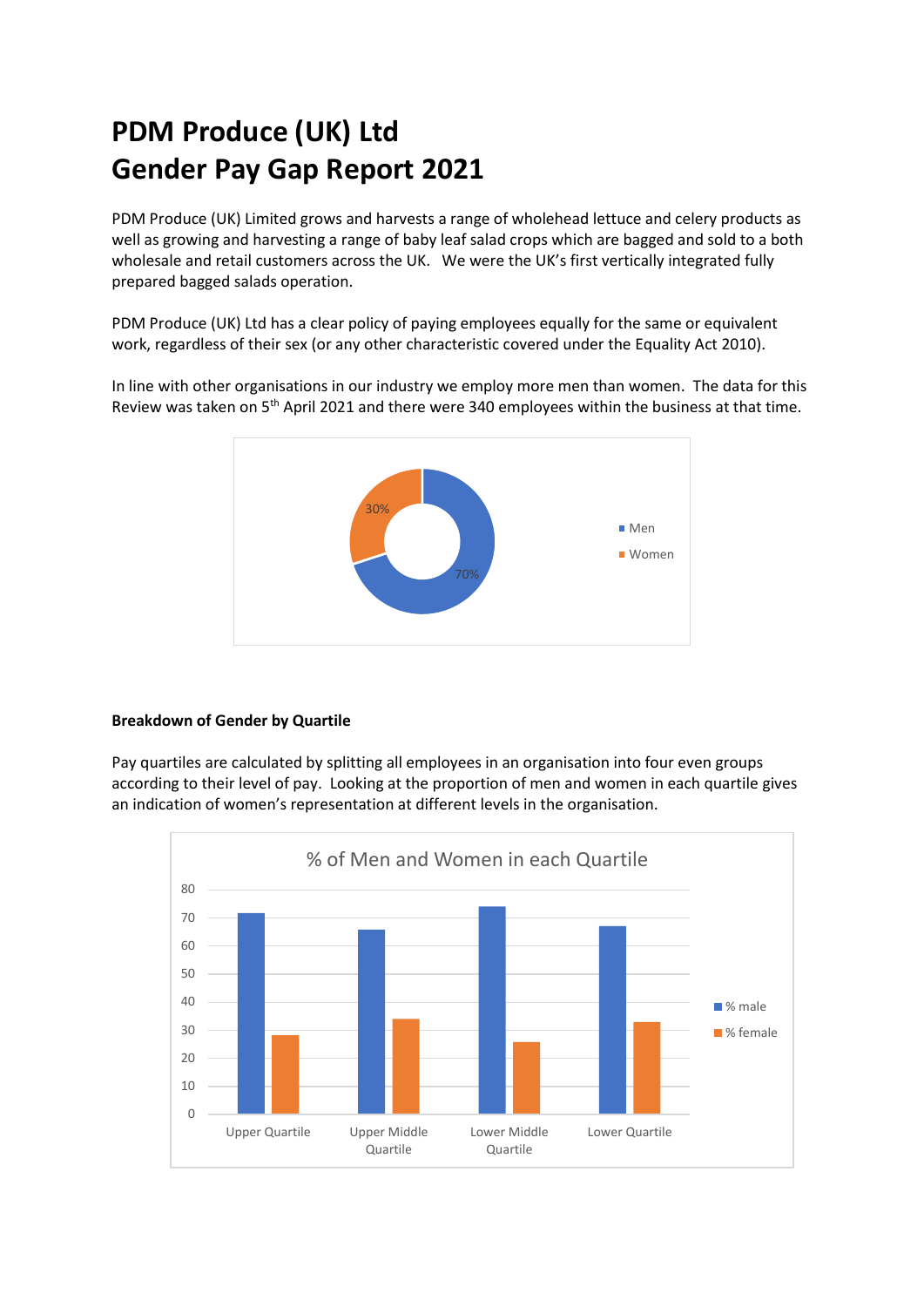# **Difference in Mean Hourly Rate**

The mean hourly rate is the average hourly wage across the entire organisation so the mean gender pay gap is a measure of the difference between women's mean hourly wage and men's mean hourly wage.

Within PDM a woman's mean hourly rate is 0.30% higher than a man's mean hourly rate.

## **Difference in Median Hourly Rate**

The median hourly rate is calculated by ranking all employees from the highest paid to the lowest paid and taking the hourly wage of the person in the middle. This means that the median gender pay gap is the difference between women's median hourly wage (the middle paid woman) and the men's median hourly wage (the middle paid man).

Within PDM a woman's median hourly rate is 0.23% higher than a man's median hourly rate.

## **Bonus Pay Gap**

The breakdown of employees receiving bonus replicates the number of men and women employed within the business



#### **Difference in Mean Bonus Rate**

The mean bonus rate is the average bonus across the entire organisation so the mean gender pay gap is a measure of the difference between women's mean bonus wage and men's mean bonus wage.

Within PDM a woman's mean bonus rate is 40% lower than a man's mean bonus rate.

#### **Difference in Median Bonus Rate**

The median bonus value is calculated by ranking all employees from the highest paid to the lowest paid and taking the bonus earnt by the person in the middle. This means that the median gender